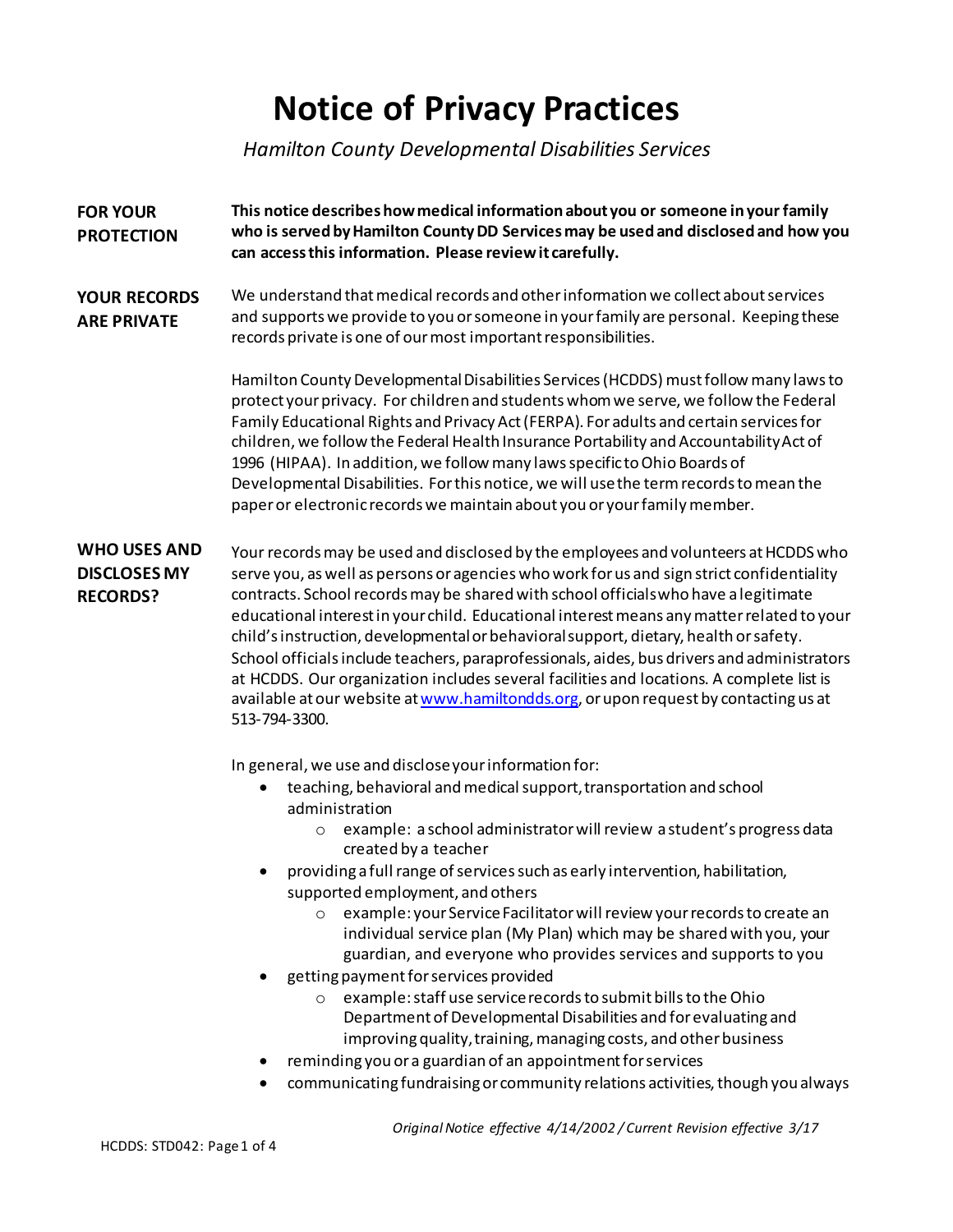## have the right to opt out of such communications

| <b>COULD MY</b>                            | There are limited situations when we are permitted or required to disclose your records<br>or parts of them without your signed permission. These situations include:  |  |  |
|--------------------------------------------|------------------------------------------------------------------------------------------------------------------------------------------------------------------------|--|--|
| <b>RECORDS BE</b>                          |                                                                                                                                                                        |  |  |
| <b>RELEASED</b>                            | record transfers to other schools your child enrolls in                                                                                                                |  |  |
| <b>WITHOUT MY</b><br><b>PERMISSION?</b>    | reports to public health authorities to prevent or control disease or other public<br>$\bullet$<br>health activities                                                   |  |  |
|                                            | protection of victims of abuse, neglect, sex offenses, violence, or domestic<br>$\bullet$<br>violence; or when these offenses have been committed                      |  |  |
|                                            | investigations, audits, accreditation and inspections, such as are conducted by<br>$\bullet$<br>the Ohio Department of Developmental Disabilities and federal agencies |  |  |
|                                            | payroll and related tax purposes<br>$\bullet$                                                                                                                          |  |  |
|                                            | court order, subpoena or other legal process requests<br>$\bullet$                                                                                                     |  |  |
|                                            | reports to law enforcement agencies of suspected crimes or in emergencies, or<br>$\bullet$<br>other situations when we are legally required to share information       |  |  |
|                                            | Reducing or preventing serious threat to public health and safety<br>$\bullet$                                                                                         |  |  |
|                                            | coroners, medical examiners and funeral directors<br>$\bullet$<br>workers' compensation programs                                                                       |  |  |
|                                            | specialized government functions including national security, protecting the<br>$\bullet$                                                                              |  |  |
|                                            | president, operating government benefit programs, and caring for prisoners                                                                                             |  |  |
|                                            | connection with whistleblowing by an employee of HCDDS                                                                                                                 |  |  |
|                                            | All other uses not described above require that we obtain your signed permission.                                                                                      |  |  |
| <b>WHAT IF MY</b>                          | For any purpose not described above, we will release your information only with your                                                                                   |  |  |
| <b>RECORDS NEED</b>                        | explicit written authorization that includes an expiration date that you specify and gives                                                                             |  |  |
| TO GO                                      | details about where, why, when, how and to whom the information can be given. You<br>can cancel your permission at any time by letting us know in writing.             |  |  |
| <b>SOMEWHERE</b>                           |                                                                                                                                                                        |  |  |
| ELSE?                                      | Federal law requires that we notify you when any health care provider must obtain your                                                                                 |  |  |
|                                            | explicit permission to release your information for psychotherapy notes, marketing                                                                                     |  |  |
|                                            | purposes or to sell information about you. It is not the practice of HCDDS to release                                                                                  |  |  |
|                                            | information for marketing purposes or to sell your information.                                                                                                        |  |  |
| <b>WHAT ARE MY</b>                         | Your legal rights to privacy, access to your records, and accuracy of your records include:                                                                            |  |  |
| <b>RIGHTS</b>                              | to see your records, or get a copy (including an electronic copy)                                                                                                      |  |  |
| <b>REGARDING</b>                           | to request a correction to your records if you believe they are incorrect                                                                                              |  |  |
| PRIVACY,                                   | to receive all communications at a confidential address or phone number                                                                                                |  |  |
| <b>ACCESS TO MY</b>                        | to receive an accounting of disclosures that lists where your records were shared<br>$\bullet$<br>without your authorization                                           |  |  |
| <b>RECORDS, AND</b><br><b>THE ACCURACY</b> | to request additional limits on how your information is used or disclosed<br>$\bullet$                                                                                 |  |  |
| OF MY                                      | although these requests do not have to honored unless you choose to personally                                                                                         |  |  |
| <b>RECORDS?</b>                            | pay for services instead of using Medicaid<br>to receive a paper copy of this notice.                                                                                  |  |  |
|                                            |                                                                                                                                                                        |  |  |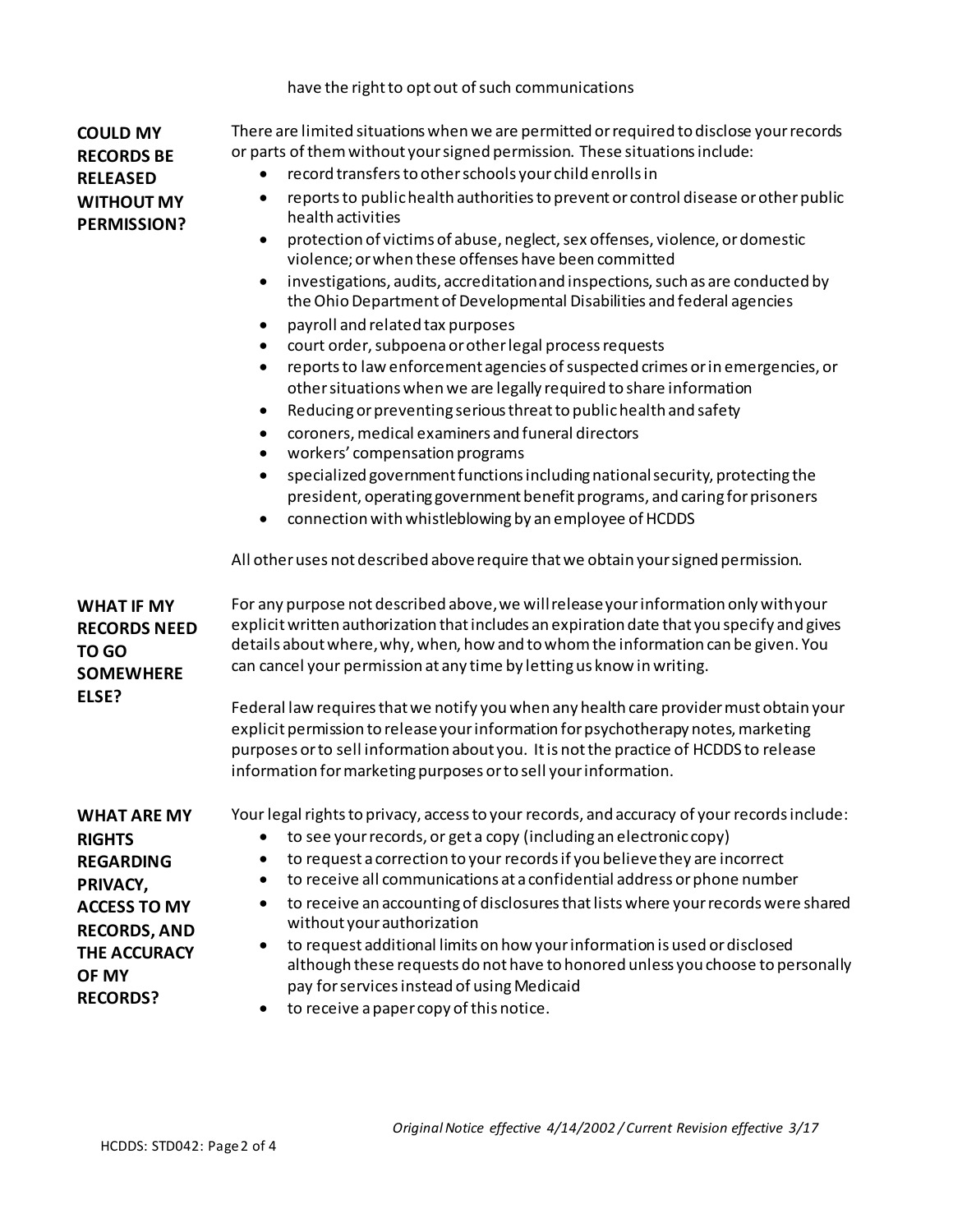To exercise any of these rights, or if you have any questions or complaints regarding our privacy practices, call, deliver, mail or email your request to: HIPAA Privacy Officer Hamilton County DD Services, 1520 Madison Rd., Cincinnati, OH45206 (513) 794-3300 [Contactus@hamiltondds.org](mailto:Contactus@hamiltondds.org)

Ask any staff person if you need help to put your request in writing.

**OUR DUTIES** We are obligated by law tomaintain the privacy of your information and to provide this notice. In the event of a breach - an improperdisclosure of your information - we are required to notify you. We are required by law to abide by the terms of this notice.

> From time to time we may make changesto our policies and if we do, your records will be protected by the new, changed policies. Our current notice will always be available on our website.

**QUESTIONSOR COMPLAINTS?** If you have any questions or complaints about our privacy practices, please contact us: HIPAA Privacy Officer 1520 Madison Rd. Cincinnati, OH45206 (513) 794-3300 [Contactus@hamiltondds.org](mailto:Contactus@hamiltondds.org)

> We will never retaliate against you for filing a complaint. Further, if you are notsatisfied with the results, youmay also complain to the federalgovernment:

| <b>School issues:</b>        | Any other issues:                                   |
|------------------------------|-----------------------------------------------------|
| Family Policy Compliance     | Secretary of Health and Human Services              |
| Office                       | 200 Independence Avenue, SW                         |
| U.S. Department of Education | Washington, D.C. 20201                              |
| 400 Maryland Avenue, SW      | www.hhs.gov/ocr/privacy/hipaa/complaints/index.html |
| Washington, D.C. 20202       |                                                     |